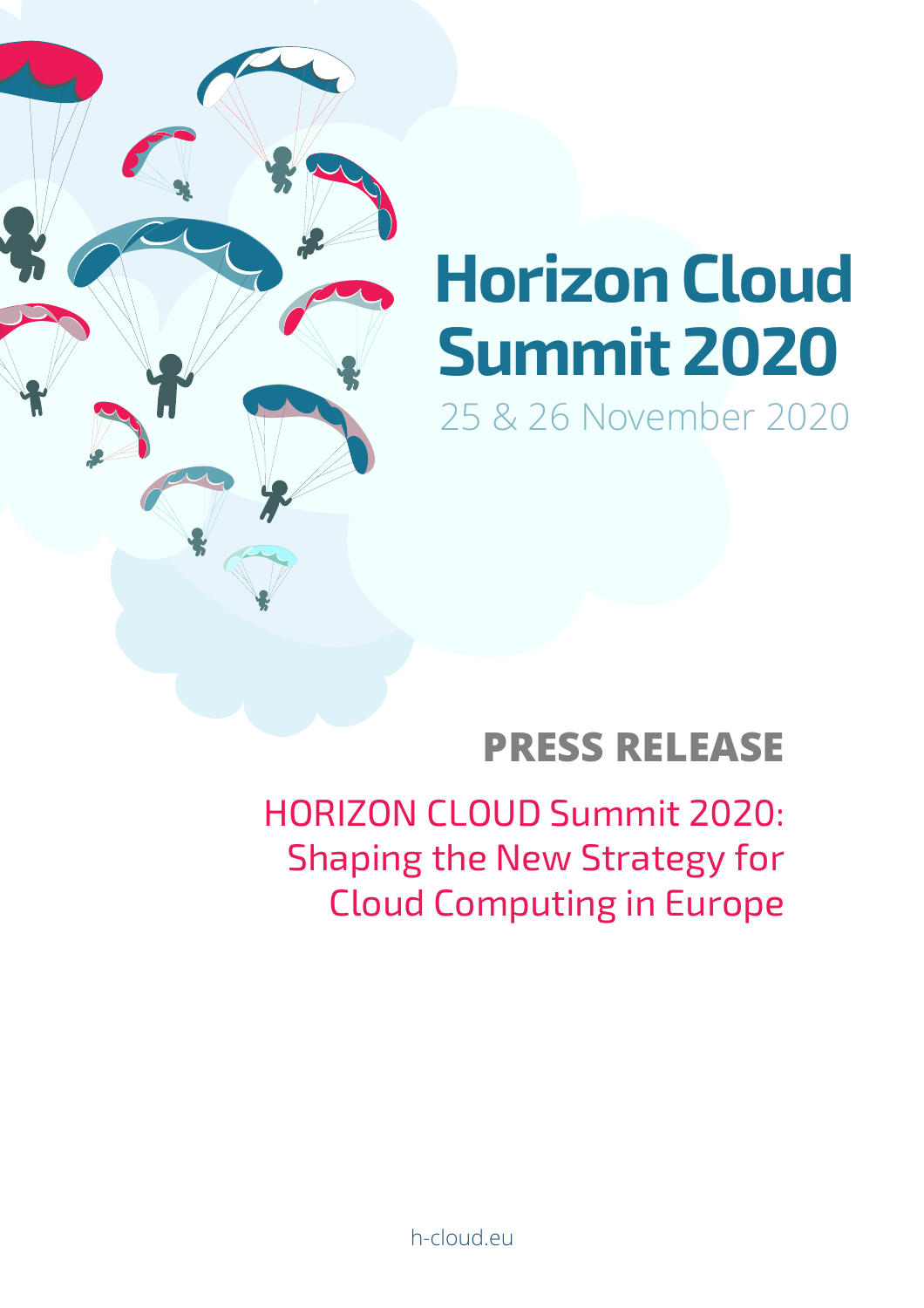

#### Horizon Cloud Summit 2020: Shaping the New Strategy for Cloud Computing in Europe

The H-CLOUD project invites all interested parties and media to the Horizon Cloud Summit 2020 taking place online on 25 and 26 November 2020.

Take the opportunity to learn about research and technology developments from top experts, to discuss internet challenges with high-level policy makers and to get information about European funding opportunities.

Participation in the Horizon Cloud Summit 2020 is FREE but registration is required.

#### The European Cloud Stakeholders and Future

Cloud computing is a megatrend that is a key enabler for data-driven innovation. It is expected to bring enormous benefits for citizens as stated in the recent European Commission Communication on Shaping Europe's digital future. It is acknowledged that coordinated efforts are necessary at the European level to make sure that innovation can ultimately make a difference to industry, public administration and eventually society at large. The European Commission is actively setting priorities for the upcoming Multiannual Financial Framework (MFF) of the European Union covering the 2021-2027 period. Among the different priorities, digitalisation is driven by the "A Europe fit for the digital age" priority. Cloud computing is considered a fundamental brick of a digital Europe that will play an even stronger role in European economy and society by embracing core European values, spanning fundamental individual rights to market openness and to environmental friendliness.

"Nevertheless, for many organisations, cloud adoption is neither simple nor a one-size-fitsall process. It is often complex, requiring detailed planning, skilful execution and careful consideration of return on investment. Data-driven innovation is even more difficult for many organizations, and the right conditions and support measures will be necessary to encourage and enable this essential component of Europe's future" says Dr Federico Facca, H-CLOUD Project Coordinator and Martel Innovation Chief Technology Officer,

The Horizon Cloud Summit aims at tackling some of these challenges, bringing together experts from different stakeholder groups and strengthening collaboration at research, technological, policy, standardisation and organisational level to unlock the potential of cloud computing for all European stakeholders.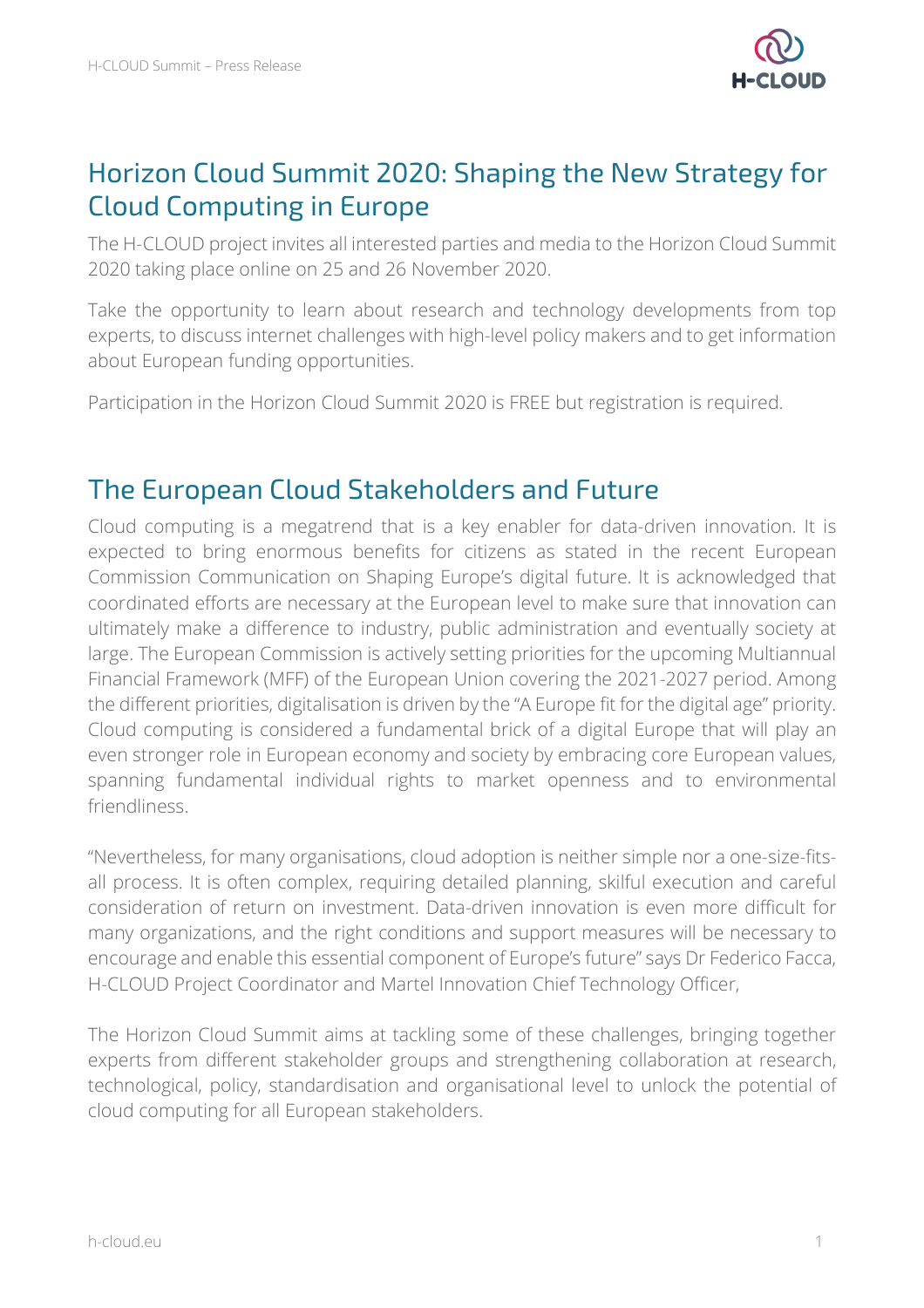

## Highlights of the H-CLOUD Summit 2020

The Horizon Cloud Summit 2020 is a dynamic, two half-day online conference gathering cloud computing experts, policy makers, industry and innovators to shape a *Strategic Research Innovation and Deployment Agenda for Cloud Computing in Europe* . This goes way beyond what is typically addressed at a tech conference.

See the agenda: https://h-cloud-summit.b2match.io/agenda

The Horizon Cloud Summit 2020 will bring together policy-makers, innovators and industry to discuss the priorities and challenges for building a better internet for all.

Speakers are top of their field in public institutions, research, innovation, and business.

- **Pierre Chastanet**, Head of Unit Cloud & Software, European Commission will open the Summit and give the European perspective on the topic.
- **Hon. Clayton Bartolo MP** Parliamentary Secretary for Financial Services and Digital Economy - Ministry for Finance and Financial Services Malta will bring the policy makers and public government perspective on cloud services and market regulations.
- **Ana Juan Ferrer,** Head of Edge Computing Unit at ATOS, who is currently coordinating the PLEDGER project that investigates methods and tools to ensure application Quality of Service over distributed edge and cloud deployments and leads the E2 Software & Services, Cloud Computing Unit "Future Cloud" cluster, which fosters collaboration of 25 related projects.
- **Andrea Weiss**, Director EuroCloud Germany will provide an insight on the Gaia X initiative and his perspective on the European cloud federation.
- **Matt McNeil,** Director of Solutions and Technology at Google EMEA, will contribute to the open panel discussion on the future of cloud in Europe.
- **Gianluca Granero** will voice the successful experience of Cubbit, an Italian startup developing secure, eco-friendly distributed cloud architecture.
- **Simon Hinterholzer**, engineer for renewable energies and innovative technical approaches in the field of Smart Energy at Borderstep Institute, will share his experience in the sustainable cloud for greener Europe.

See all speakers here: https://h-cloud-summit.b2match.io/speakers